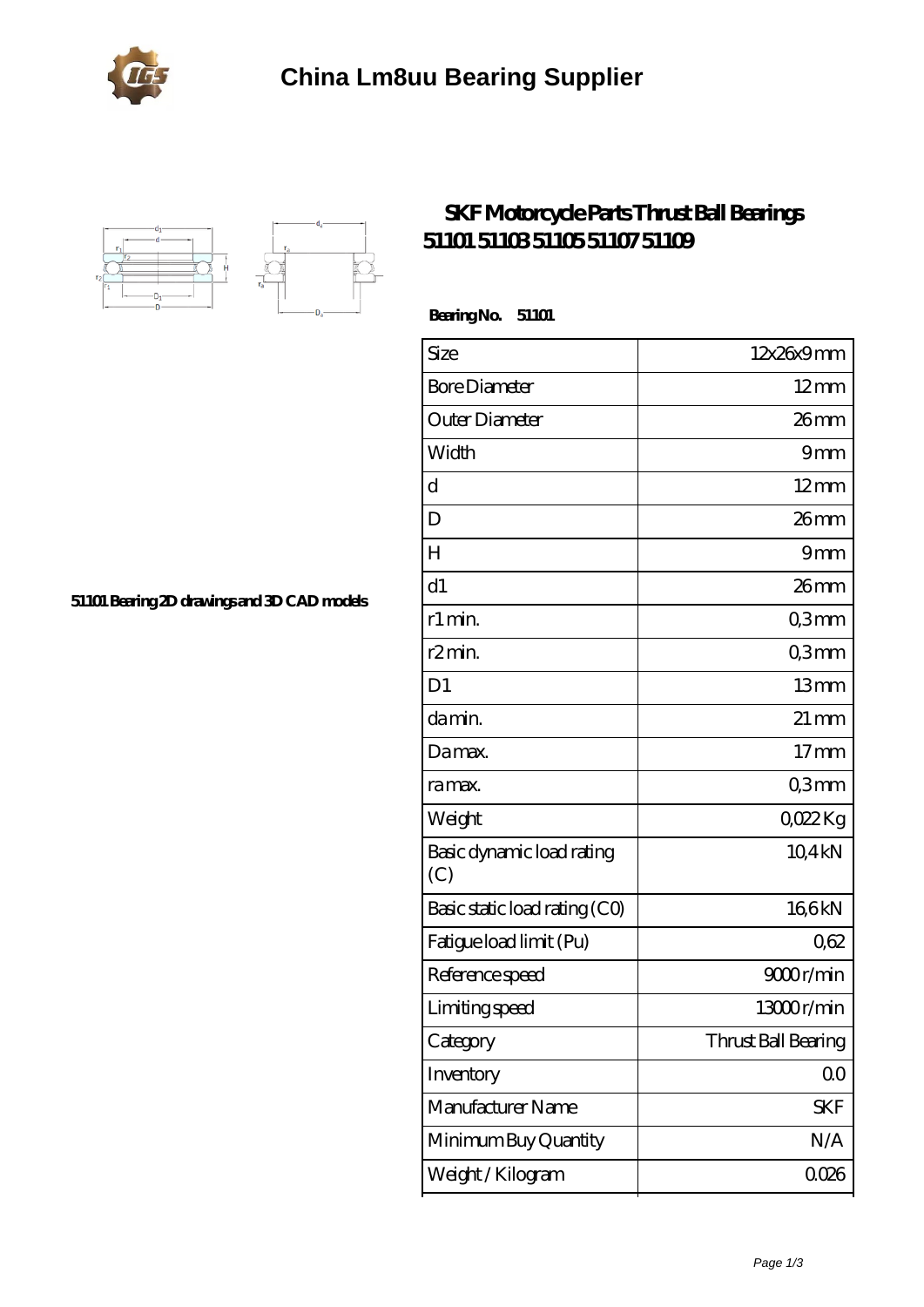

## **[China Lm8uu Bearing Supplier](https://portalesinmobiliariosinternacionales.com)**

| Product Group                          | <b>BOO308</b>                                                                                                                                                    |
|----------------------------------------|------------------------------------------------------------------------------------------------------------------------------------------------------------------|
| Rolling Element                        | <b>Ball Bearing</b>                                                                                                                                              |
| Thrust Bearing                         | Yes                                                                                                                                                              |
| Single or Double Direction             | Single Direction                                                                                                                                                 |
| <b>Banded</b>                          | No                                                                                                                                                               |
| Cage Material                          | Steel                                                                                                                                                            |
| Precision Class                        | ABEC 1   ISO PO                                                                                                                                                  |
| Component Description                  | Roller Assembly Plus<br>Raceways                                                                                                                                 |
| <b>Other Features</b>                  | Single Row                                                                                                                                                       |
| Long Description                       | 12MM Bore 1; 13MM Bore<br>2, 26MM Outside Diameter;<br>9MM Height; Ball Bearing<br>Single Direction; Not<br>Banded; Steel Cage; ABEC 1<br><b>ISO POPrecision</b> |
| Inch - Metric                          | Metric                                                                                                                                                           |
| Category                               | Thrust Ball Bearings                                                                                                                                             |
| <b>UNSPSC</b>                          | 31171507                                                                                                                                                         |
| Harmonized Tariff Code                 | 8482105008                                                                                                                                                       |
| Noun                                   | Bearing                                                                                                                                                          |
| <b>Keyword String</b>                  | <b>Ball Thrust</b>                                                                                                                                               |
| Manufacturer URL                       | http://www.skf.com                                                                                                                                               |
| Manufacturer Item Number               | 51101                                                                                                                                                            |
| Weight/LBS                             | 0058                                                                                                                                                             |
| Bore 1                                 | Q472Inch   12Millimeter                                                                                                                                          |
| Overall Height with<br>Aligning Washer | OInch   OMillimeter                                                                                                                                              |
| Height                                 | 0.354 Inch   9 Millimeter                                                                                                                                        |
| Outside Diameter                       | 1.024 Inch   26 Millimeter                                                                                                                                       |
| Bore 2                                 | 0512Inch   13Millimeter                                                                                                                                          |
| bore diameter:                         | $12 \text{mm}$                                                                                                                                                   |
| static load capacity.                  | 166kN                                                                                                                                                            |
| outside diameter:                      | 26mm                                                                                                                                                             |
|                                        |                                                                                                                                                                  |